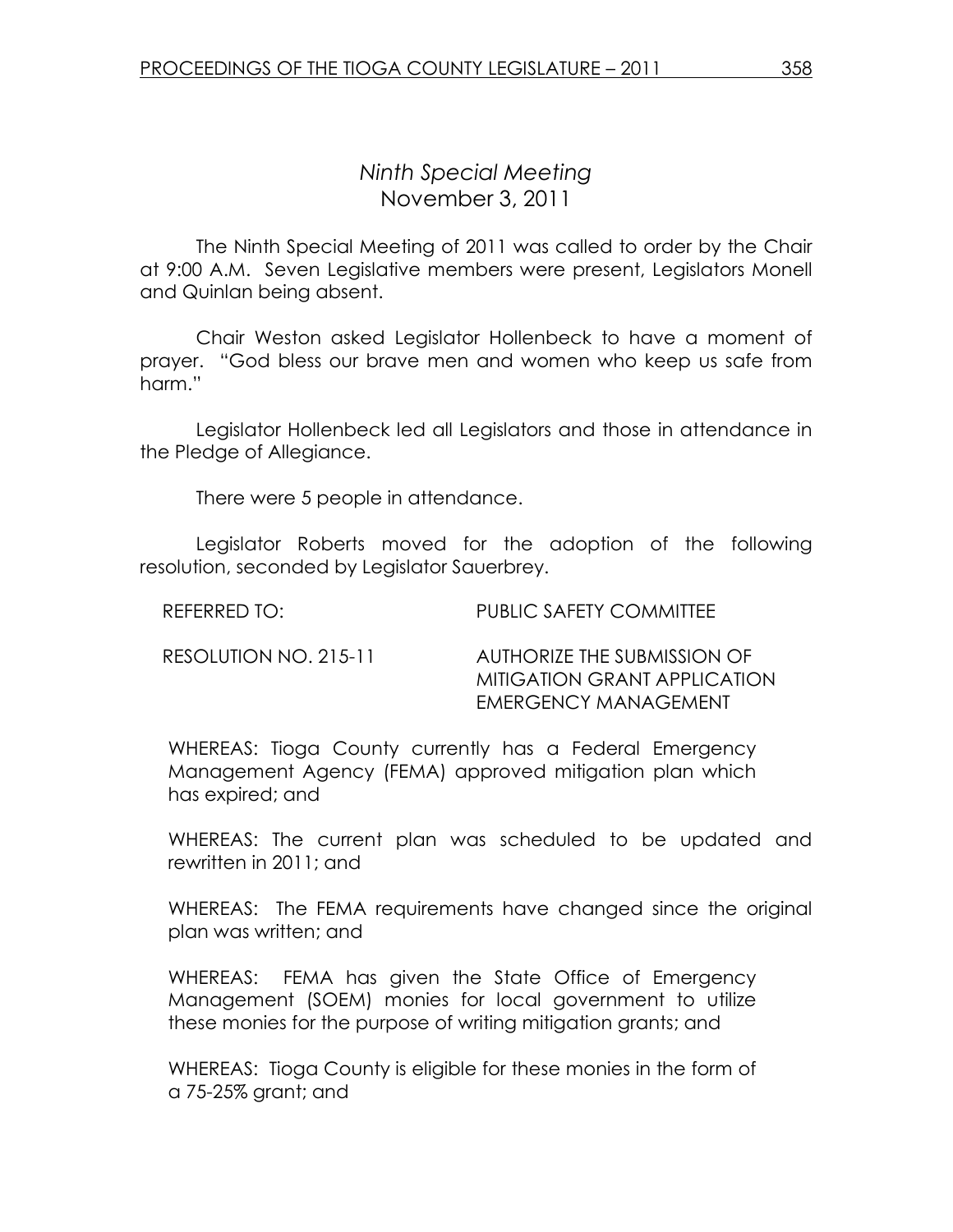WHEREAS: Due to the complexity and change of requirements to the mitigation plan criteria and process, we have been advised by New York State and FEMA to increase the allotted prior grant from \$20,000 to \$100,000; and

WHEREAS: Due to the fact that the prior application was not approved by FEMA until October 2011, and our current plan expired October 2011, this has created an urgency to expedite the creation and approval of an updated plan by FEMA within a 12 month period; and

WHEREAS: This is necessary so the mitigation funding to County and local governments may be obtained through the FEMA 404 process; therefore be it

RESOLVED: That the Tioga County Emergency Management Office be authorized to apply for a grant up to \$100,000 for the sole purpose of writing an all hazards mitigation plan; and be it further

RESOLVED: That the Tioga County Emergency Management Office be authorized to solicit quotes from contractors to write said plan.

ROLL CALL VOTE

Yes – Legislators Hollenbeck, Huttleston, McEwen, Weston, Roberts, Sauerbrey, and Sullivan.

No –None.

Absent – Legislators Monell and Quinlan.

RESOLUTION ADOPTED.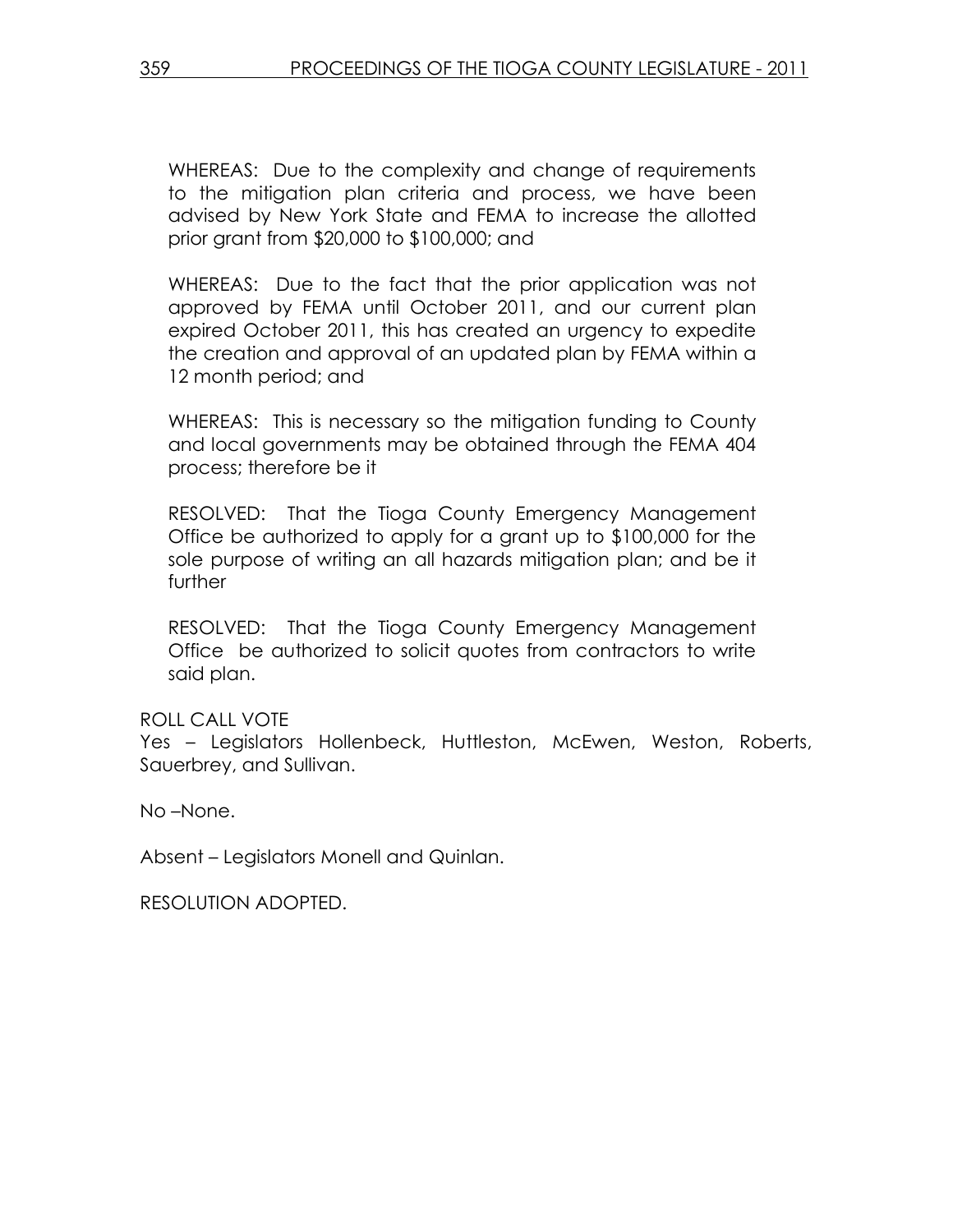Legislator Sauerbrey moved for the adoption of the following resolution, seconded by Legislator Roberts.

| REFERRED TO:          | <b>PUBLIC WORKS COMMITTEE</b>       |
|-----------------------|-------------------------------------|
| RESOLUTION NO. 216-11 | APPROPRIATE CARRYOVER CHIPS FUNDING |

WHEREAS: NYS Department of Transportation has notified Tioga County that we have carryover CHIPS funding in the amount of \$151,590.20; and

PUBLIC WORKS

WHEREAS: Tioga County's road reconstruction program will utilize these funds and such funds need to be appropriated; now therefore be it

RESOLVED: That the sum of \$151,590.20 be appropriated from Capital Fund Balance H909.00 to Coddington Road Capital Fund Account H2011.02.

ROLL CALL VOTE

Yes – Legislators Hollenbeck, Huttleston, McEwen, Weston, Roberts, Sauerbrey, and Sullivan.

No –None.

Absent – Legislators Monell and Quinlan.

RESOLUTION ADOPTED.

Legislator Monell arrived at 9:03 A.M.

 Legislator Roberts moved for the adoption of the following resolution, seconded by Legislator Sauerbrey.

REFERRED TO: PUBLIC WORKS COMMITTEE

RESOLUTION NO. 217-11 TRANSFER OF FUNDS

PUBLIC WORKS

WHEREAS: There exists road reconstruction funds in various accounts; and

WHEREAS: The 2011 road reconstruction program was changed to reflect the present conditions; therefore be it